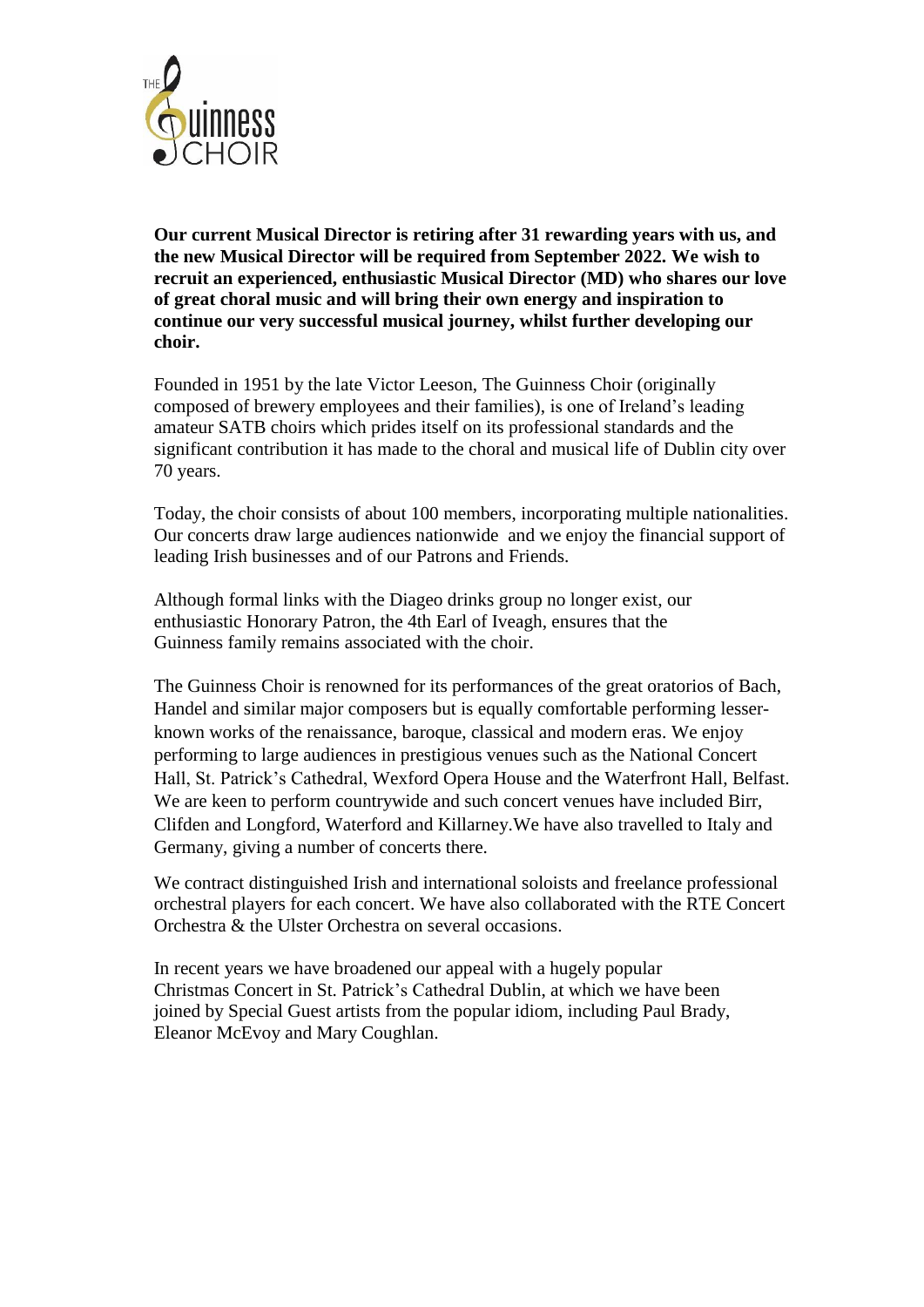

We are scheduled to perform Bach's 'Christmas Oratorio' in the RDS, Dublin in December 2022. We look forward to celebrating our 75th anniversary in the 2026/27 Season.

The choir rehearses weekly between September and May on Tuesday evenings from 7.45 p.m. to 10.15 p.m., in a Dublin City location. We are currently sourcing a new rehearsal venue, preferably close to the city centre, as our previous facility is no longer available. Typically, we perform  $2/3$  concerts per year.

The MD, in consultation with the committee, will be responsible for the following:

- 1. The development of a three year, rolling, performance repertoire and concert plan;
- 2. The planning and programming of these engagements;
- 3. Scheduling, preparing for and conducting rehearsals, including supplementary rehearsals as needed;
- 4. Engaging soloists and orchestral players;
- 5. Assessing and auditioning all candidates applying for membership;
- 6. Supporting the vocal and musical development of individual singers;
- 7. Guiding the choir's overall development;
- 8. Representing the choir in its public relations and promotional activities as required;
- 9. Undertaking other duties as required and agreed.

The choir has a clear, robust and transparent governance structure. The MD will serve as an officer of the committee and play a core role in the development of the choir by;

- a. Attendance at committee meetings
- b. Making proposals for repertoire and for new opportunities/events,
- c. Providing expert advice to the committee
- d. Working within agreed budgets.